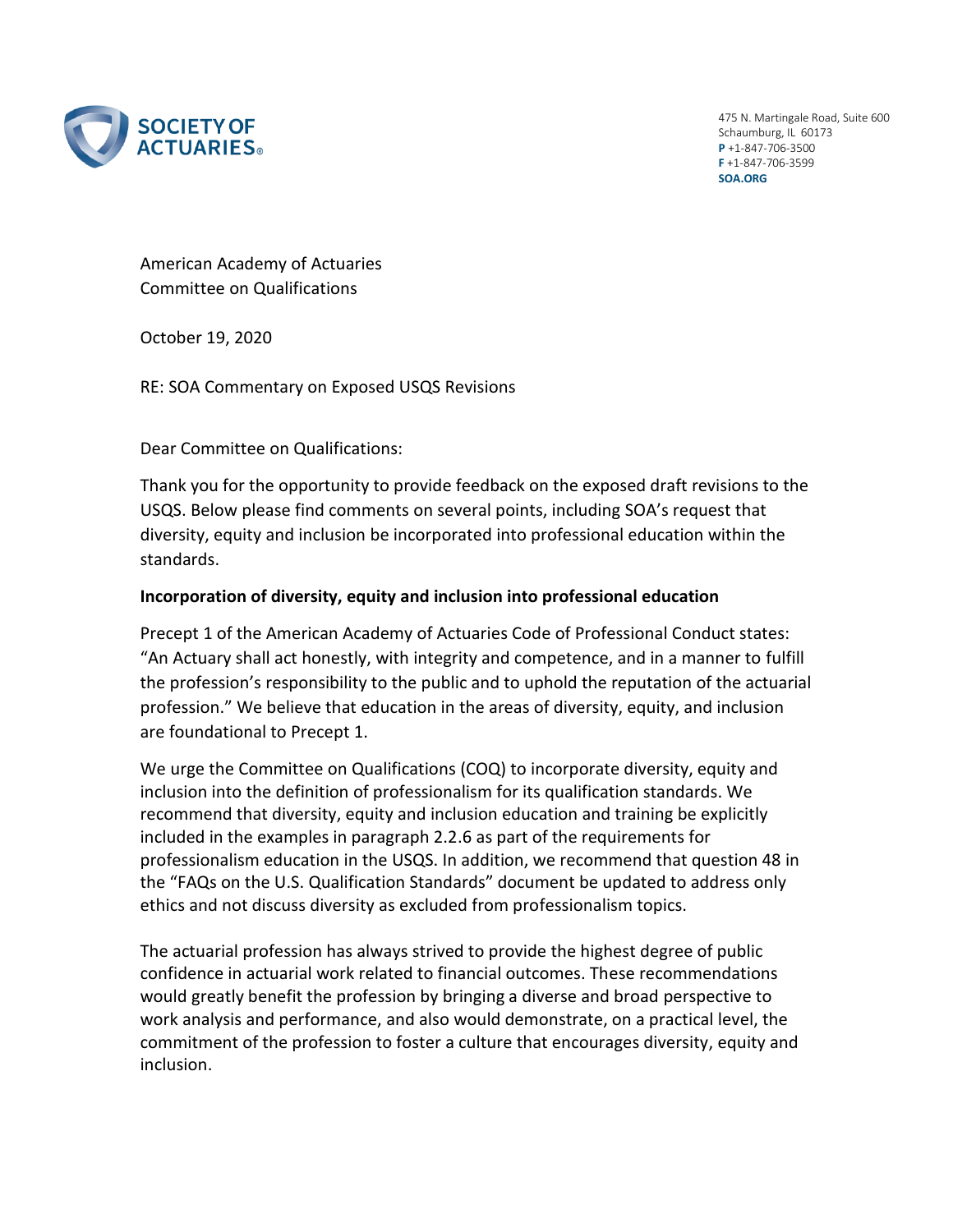

## **Inclusion of the SOA as a provider of relevant exams for Property and Casualty Appointed Actuaries**

The SOA supports the inclusion of the SOA as a provider of the required relevant exams in USQS 3.1.1.2 for actuaries issuing NAIC Property and Casualty Annual Statements of Actuarial Opinion.

As noted in the COQ's transmittal memo accompanying the exposed draft revisions, "During 2019, the NAIC amended the instructions and definitions related to the qualifications for an Appointed Actuary signing NAIC Property and Casualty Annual Statements of Actuarial Opinion to reflect the addition of the Society of Actuaries specialty track in general insurance."

The proposed inclusion of the SOA in 3.1.1.2 will close the disconnect between the NAIC revised instructions and the current USQS and provide clarity for the profession, particularly property and casualty actuaries practicing in the US.

## **Removal of reference to SOA specific specialty tracks**

The SOA supports the new wording in Section 2.1(d)(1) that provides that an, "actuary must have completed a specialized course of examination," in the area of actuarial practice relevant to the subject of the statement of actuarial opinion. This revision makes it clear that specialized coursework pertinent to the subject of the statement of actuarial opinion is required for signing a statement of actuarial opinion covered under Section 2, thereby making the listing of SOA's specialty tracks at the end of Section 2 unnecessary.

In addition, as noted by the COQ, an SOA specialty track name may be revised at a future date and/or new tracks added which would make a listing of SOA's specialty tracks in the USQS outdated.

## **Distinction between types of statements of actuarial opinion**

Section 2 provides the general qualification standard for an actuary to issue statements of actuarial opinion, and Section 3 provides additional specific requirements for actuaries issuing NAIC Annual Statements of Actuarial Opinion. To date, the term "statement of actuarial opinion" has been used throughout both Section 2 and Section 3.